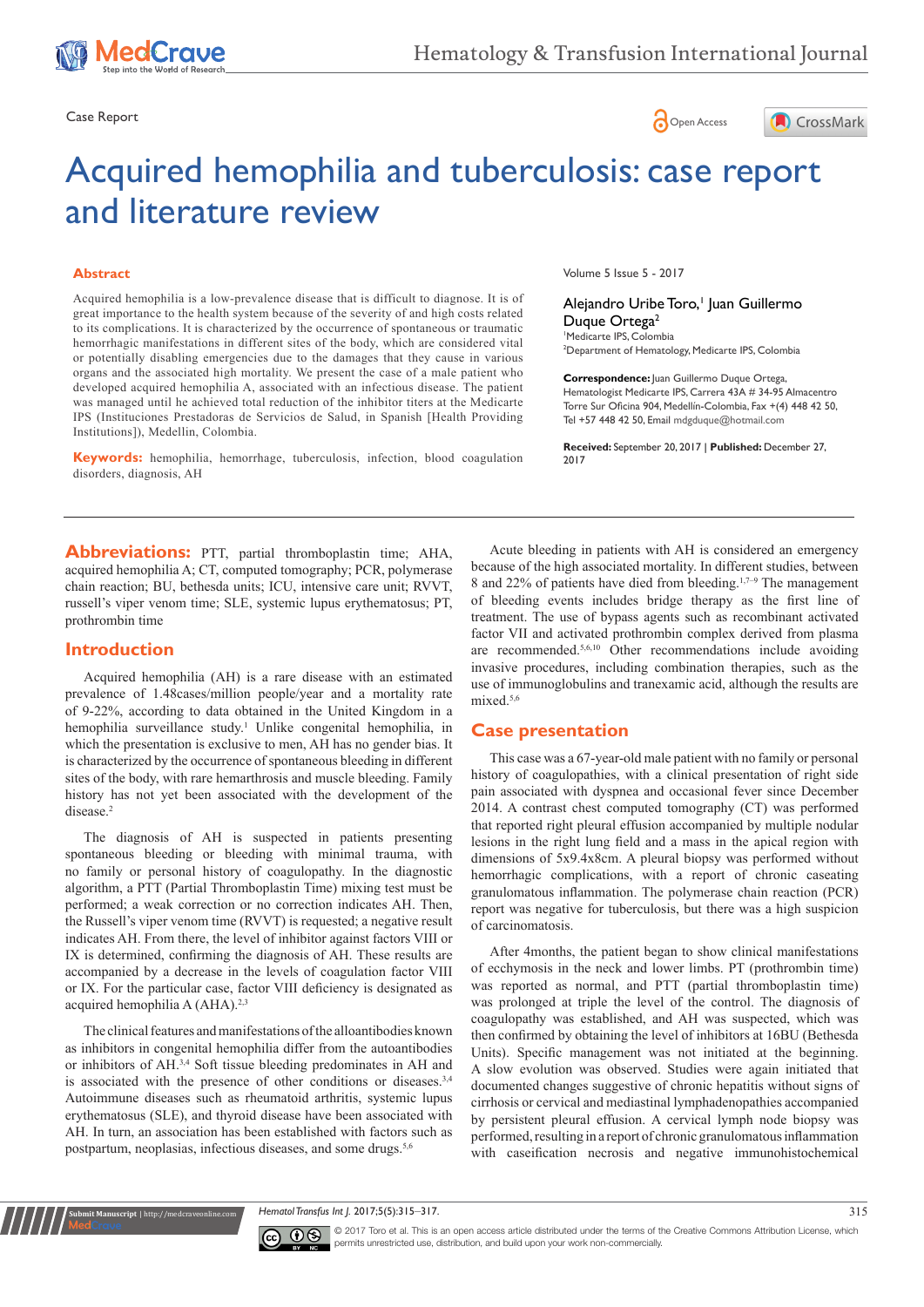markers for malignancy, suggestive of tuberculosis. Management with bypass agents was initiated prior to performing the lymph node biopsy, and 4 applications of FEIBA® were received before the biopsy. Postoperatively, hematoma was found in the neck with obstruction of the upper airway, which required orotracheal intubation and transfer to the intensive care unit (ICU). During the ICU stay, bypass therapy was initiated with NovoSeven® as follows: 4mg every 2hours for 1day, then 4mg every 3hours for 2days; hemostasis control was achieved, followed by subsequent discharge and outpatient followup for tuberculosis management and no treatment for inhibitors, only watch and wait care.

In July 2015, the patient was admitted to the program for patients with hemophilia at Medicarte. The medical management was monitored by a hematologist and the clinical laboratory, without pharmacological intervention. During the follow-up, there was a total reduction of the inhibitor titers and an increase of factor VIII levels up to a safe range (Table 1). No spontaneous bleeding occurred during follow-up.

|  |  | Table I Clinical laboratory follow-up |  |
|--|--|---------------------------------------|--|
|--|--|---------------------------------------|--|

| Date             | Factor VIII levels (%) | <b>Factor VIII</b><br>inhibitors (BU) |
|------------------|------------------------|---------------------------------------|
| April 21, 2015   | 0.6                    | 16.4                                  |
| July 16, 2015    | 5                      | No data                               |
| October 08, 2015 | 15                     | 0                                     |
| January 28, 2016 | 58                     | 0                                     |

**Source:** Clinical history

## **Discussion**

At present, three cases of AHA-associated pulmonary or extra pulmonary tuberculosis have been documented. The established treatment method involved plasmapheresis or immunosuppression, with successful results.<sup>11–13</sup> In the case presented, there was evidence of an improvement in factor VIII levels and the disappearance of inhibitor titers during the anti-tuberculosis treatment, without the need for additional measures. Bypass therapy was only required during the invasive procedures that were performed for the diagnosis of the underlying disease.

In our setting, there may be a higher number of cases of acquired hemophilia associated with infectious diseases, particularly tuberculosis, due to the high prevalence of TB, which was 33 cases per 100,000 inhabitants in 2014.14 However, it is not diagnosed more often because of difficulties in accessing medical care and because of the ignorance of the existence of such a pathology and its associations with other diseases by health personnel.

The treatment of AHA is based on two main objectives: the management of acute bleeding and the elimination of inhibitors.<sup>2,5</sup> Several therapies for the elimination of inhibitor titers have been recognized so far, without a standard management guide being established. First-line treatment includes pharmacological management, in combination or alone, using immunosuppressant's with steroids, rituximab, cyclophosphamide, and calcineurin inhibitors;5,6,15–18 the use of immunoglobulins;19 and control of the underlying pathology.<sup>20</sup> Even spontaneous remissions have been documented.21

The development of inhibitors is an uncommon condition.

Consequently, recommendations derived from studies have been limited. Thus, the management is based on the conclusions of a few studies and the opinions of experts. In the case presented, the resolution of AHA was the result of the control and management of the infectious disease. The use of bridge therapy with the bypass agents was limited only to the diagnostic procedure. The lack of microbiological isolation of tuberculosis is possibly explained by the association between tuberculosis and sarcoidosis because it is considered a representation of a spectrum of the same disease.<sup>22</sup> After the initiation of the anti-tuberculosis treatment, an adequate clinical response was observed, with the disappearance of lymphadenopathies and resolution of the AHA.

## **Conclusion**

When facing a case of AH, it is necessary to initiate tests in search of underlying pathologies. The treatment should focus on the control and management of the associated pathology, without the need to resort to expensive and/or higher risk therapies, such as immunosuppressive therapies and the use of biological agents, which should be used in the management of the bleeding or in preparation for performing invasive procedures. More studies of this pathology are required because the recommendations are still unclear due to the low incidence and prevalence. The objective should be focused on providing information to the specialist that permits decision-making regarding the diagnosis and treatment.

## **Acknowledgements**

To Medicarte IPS and EPS SURA for their commitment to generate knowledge.

# **Conflict of interest**

The authors have no conflicts of interest to declare.

#### **Funding**

This work was supported by IPS Medicarte, Colombia.

#### **References**

- 1. [Collins PW, Hirsch S, Baglin TP, et al. Acquired hemophilia A in](https://www.ncbi.nlm.nih.gov/pubmed/17047148)  [the United Kingdom: a 2-year national surveillance study by the](https://www.ncbi.nlm.nih.gov/pubmed/17047148)  [United Kingdom Haemophilia Centre Doctors' Organisation.](https://www.ncbi.nlm.nih.gov/pubmed/17047148) *Blood*. [2007;109\(5\):1870–1877.](https://www.ncbi.nlm.nih.gov/pubmed/17047148)
- 2. [Craig M Kessler. Acquired inhibitors to factor VIII. In: Christine A Lee,](http://onlinelibrary.wiley.com/doi/10.1002/9781118398258.ch12/summary)  et al. editors. *Textbook of Hemophilia*[. Oxford, UK: Wiley Blackwell;](http://onlinelibrary.wiley.com/doi/10.1002/9781118398258.ch12/summary)  [2014. p. 85–94.](http://onlinelibrary.wiley.com/doi/10.1002/9781118398258.ch12/summary)
- 3. Peter Collins, Francesco Baudo, Angela [Huth-Kühne, et al. Consensus](https://bmcresnotes.biomedcentral.com/articles/10.1186/1756-0500-3-161)  [recommendations for the diagnosis and treatment of acquired hemophilia](https://bmcresnotes.biomedcentral.com/articles/10.1186/1756-0500-3-161)  A. *[BMC Res Notes](https://bmcresnotes.biomedcentral.com/articles/10.1186/1756-0500-3-161)*. 2010;3:161.
- 4. [Srivastava A, Brewer AK, Mauser-Bunschoten EP, et al. Guidelines for](https://www.ncbi.nlm.nih.gov/pubmed/22776238)  [the management of hemophilia.](https://www.ncbi.nlm.nih.gov/pubmed/22776238) *Haemophilia*. 2013;19(1):e1–47.
- 5. [Kessler CM, Knöbl P. Acquired haemophilia: an overview for clinical](https://www.ncbi.nlm.nih.gov/pubmed/26679396)  practice. *Eur J Haematol*[. 2015;95 Suppl 81:36–44.](https://www.ncbi.nlm.nih.gov/pubmed/26679396)
- 6. [Collins PW, Chalmers E, Hart D, et al. Diagnosis and management](https://www.ncbi.nlm.nih.gov/pubmed/23889317)  [of acquired coagulation inhibitors: a guideline from UKHCDO.](https://www.ncbi.nlm.nih.gov/pubmed/23889317) *Br J Haematol*[. 2013;162\(6\):758–773.](https://www.ncbi.nlm.nih.gov/pubmed/23889317)
- 7. [Huang SY, Tsay W, Lin SY, et al. A study of 65 patients with acquired](https://www.ncbi.nlm.nih.gov/pubmed/25839765)  [hemophilia A in Taiwan.](https://www.ncbi.nlm.nih.gov/pubmed/25839765) *J Formos Med Assoc*. 2015;114(4):321–327.
- 8. [Franchini M, Lippi G. Acquired factor VIII inhibitors.](https://www.ncbi.nlm.nih.gov/pubmed/18463353) *Blood*. [2008;112\(2\):250–255.](https://www.ncbi.nlm.nih.gov/pubmed/18463353)